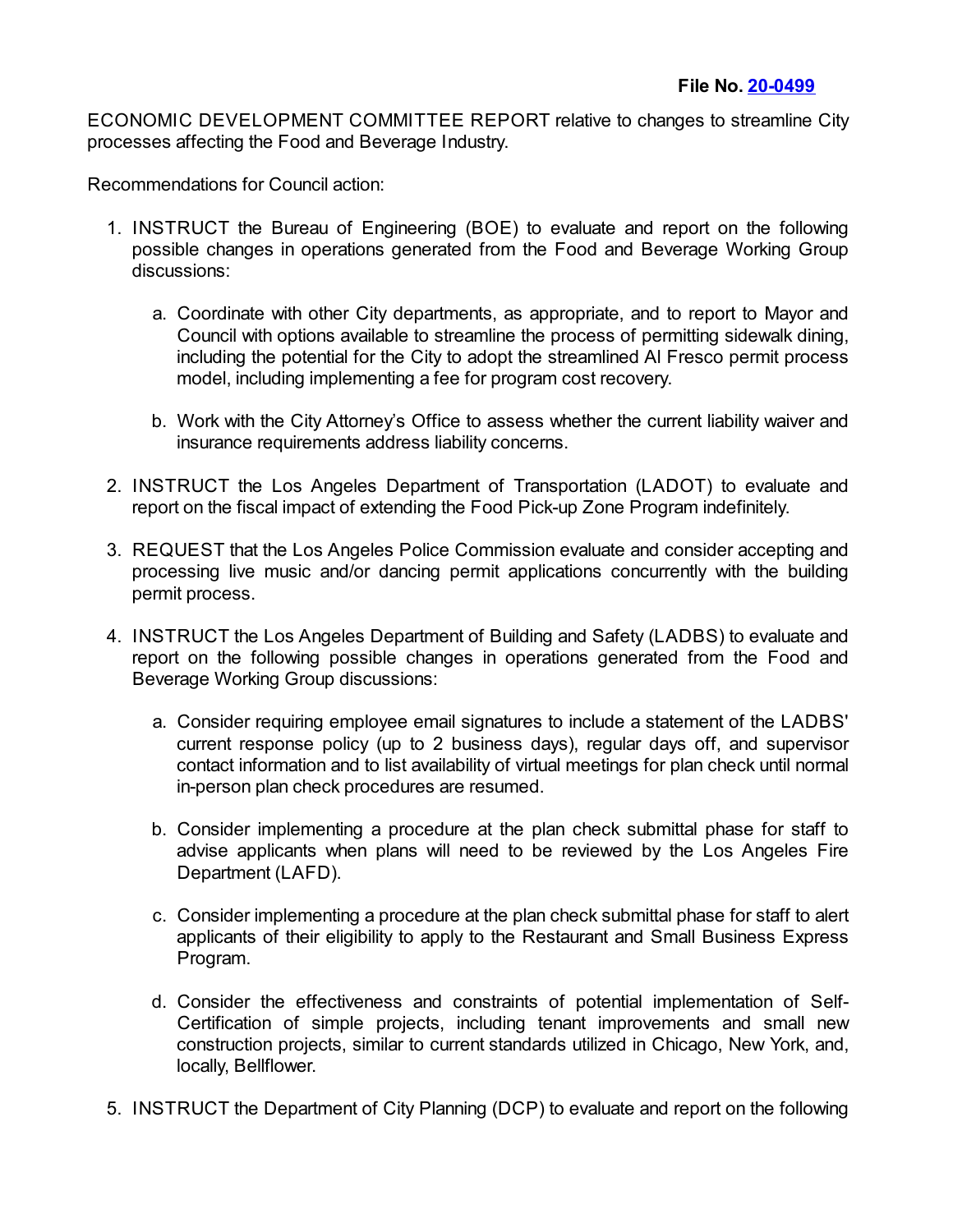possible changes in operations generated from the Food and Beverage Working Group discussions:

- a. Consider continuing to offer applicants the drop-off option for entitlement case filing at the Development Services Center, post COVID-19 emergency operations process.
- b. Consider the continuation of providing building permit clearance when the entitlement case (generally Conditional Use Beverage [CUB]) has no bearing or impact on physical construction.
- c. Consider a revision to the Los Angeles Municipal Code (LAMC) Section 12.03 of the zoning code to eliminate the limitation on outside dining area floor area and location.
- d. Consider thresholds to allow minor redesigns and deviations for valid CUB and CUX entitlements without requiring a discretionary Plan Approval process, including minor deviations related to 'mode and character' that would generally be less impactful than the existing operation.
- e. Consider the effectiveness and constraints of the suspension of minimum parking requirements for Food Service Establishments during a local emergency as referenced in Article 6 of the LAMC, in line with current code amendment efforts.
- f. Consider suspending both the enforcement and implementation of any parkingrelated conditions in CUB entitlements (i.e. off-site leases, valet service, etc.).
- g. Consider continuing to allow sales of alcoholic beverages for off-site consumption, as long as the State continues to allow sales for offsite consumption.
- h. Consider the necessity and/or benefits of extending all expiring conditional use permits for a period of up to 36 months after the expiration of the Coronavirus COVID-19 Emergency Declaration, unless there is an active revocation proceeding relative to the operation.
- i. Consider the effectiveness and constraints of formally repealing LAMC Section 12.22 A.23(b)(5) requiring owners of commercial properties next to residentially zoned properties to record covenants limiting commercial operations and consider alternative compliance measures.
- 6. INSTRUCT the LAFD to evaluate and report on the following possible changes in operations generated from the Food and Beverage Working Group discussions:
	- a. Consider the defined parameters necessary to allow for small construction and tenant improvement projects to undergo plan checks by video conference appointment.
	- b. Consider immediately notifying applicants by email when plan corrections are available.
	- c. Consider updating the inspection services website to provide customers a description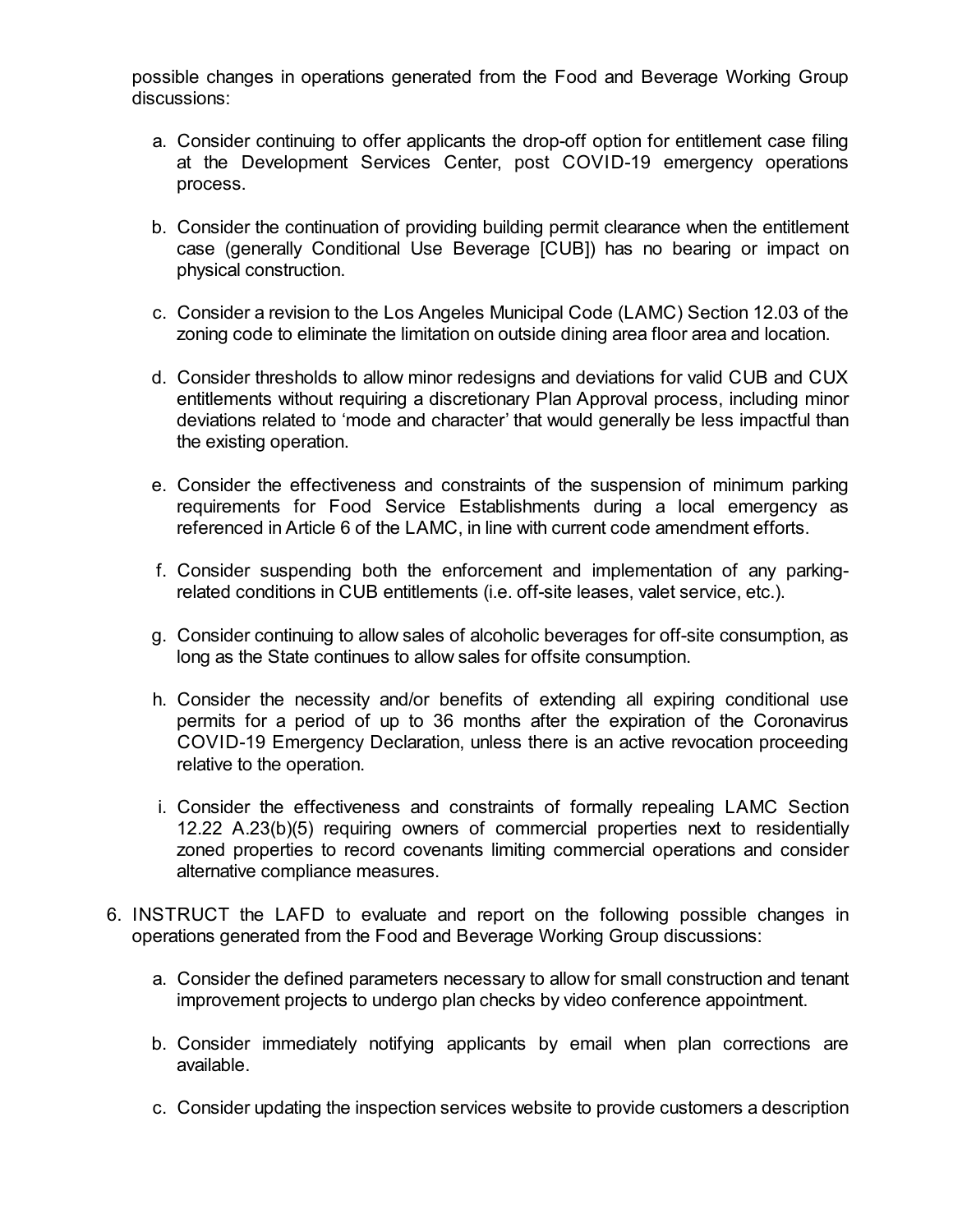of 'pre-walk' inspections and notify of their availability.

- d. Consider including 'pre-walk' inspection descriptions and availability within the standard reply customers are emailed when receipts for plan check services paid are completed.
- 7. REQUEST the Los Angeles Department of Water and Power to evaluate and report on the following possible changes in operations generated from the Food and Beverage Working Group discussions:
	- a. Consider creating a case management system to oversee applications for service upgrades from application through delivery.
	- b. Consider conducting a study on whether service upgrades can run concurrently with building permit applications, without waiting for building permits to be issued, and a provision allowing applicants to be liable for upgrades if projects are discontinued.
- 8. INSTRUCT the Bureau of Sanitation to evaluate and report on implementing the COVID-19 Industrial Waste Fee Relief Program (which would suspend the delinquency fees for the 1st and 2nd billing quarters and provides options for installment payments) to assist Industrial Users experiencing financial hardship due to mandatory closures and loss of revenues.
- 9. INSTRUCT the LADBS, DCP, LAFD, BOE, LADOT, and Economic and Workforce Development Department (EWDD) to report to the Council and Mayor on an annual basis on steps each department will take to improve the policies and practices under their jurisdiction to assist small businesses.
- 10. INSTRUCT the Bureau of Street Services, LADBS, and LAFD to report on ways to streamline the process for approving tents, canopies, and awnings in the public right of way.
- 11. INSTRUCT the LADOT, LAFD, LADBS and any other City departments as needed, to report on streamlining processes for utilizing alleys for outdoor dining.

Fiscal Impact Statement: The EWDD reports that the recommendations presented above do not impact the General Fund.

Community Impact Statement: None submitted.

## SUMMARY

At the meeting held on December 8, 2020, your Economic Development Committee considered an EWDD report relative to changes to streamline City processes affecting the Food and Beverage Industry. After an opportunity for public comment was held, the Committee moved to approve the recommendations contained in the report as amended, as detailed above. This matter is now forwarded to the Council for its consideration.

Respectfully Submitted,